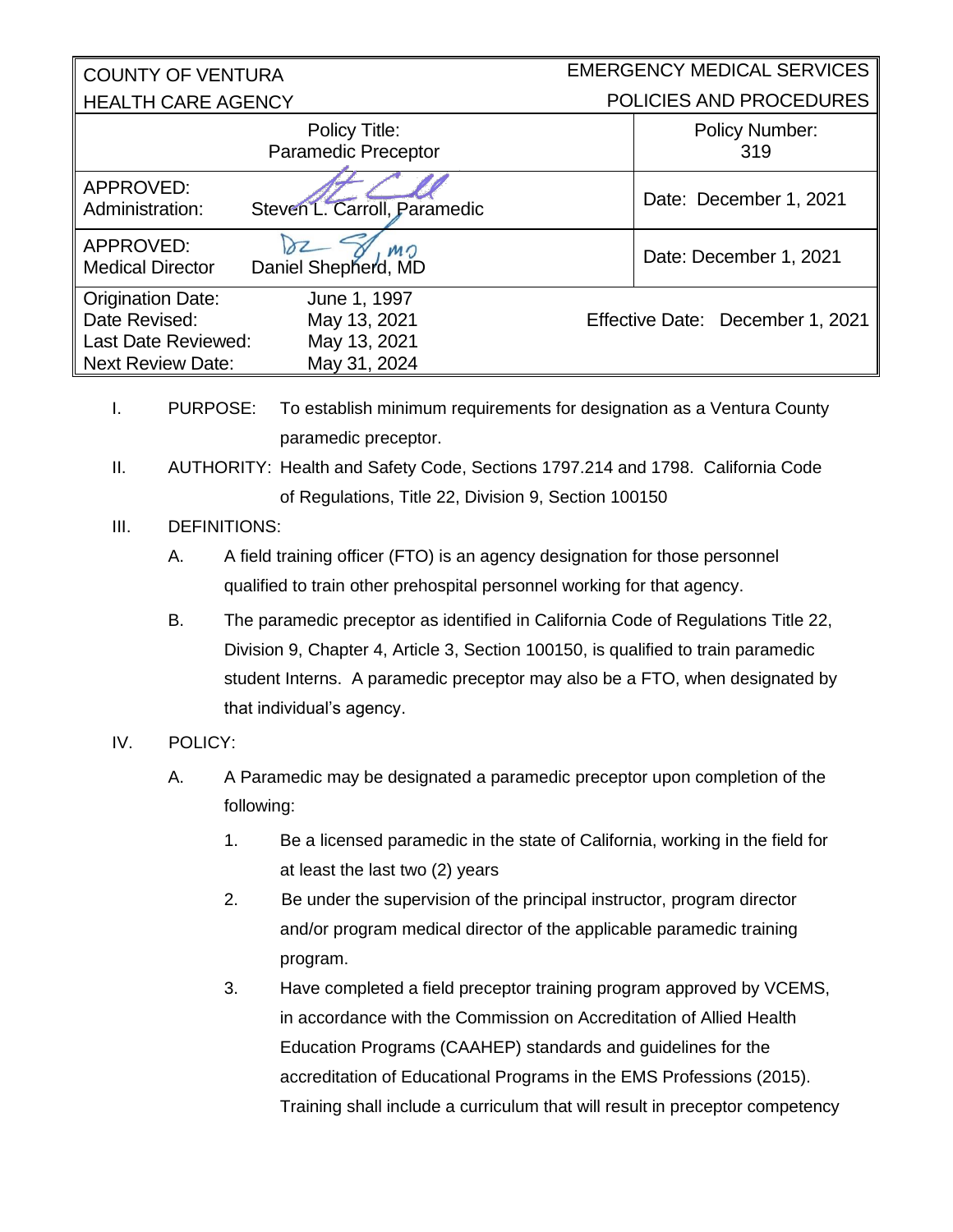in the evaluation of paramedic students during the internship phase of the training program and the completion of the following:

- a. Conduct a daily field evaluation of students
- b. Conduct cumulative and final field evaluations of all students
- c. Rate students for evaluation using written field criteria
- d. Identify ALS contacts and requirements for graduation
- e. Identify the importance of documenting student performance
- f. Review the field preceptor requirements outlined by the State of California and in local VCEMS Policy
- g. Assess student behaviors using cognitive, psychomotor, and affective domains.
- h. Create a positive and supportive learning environment
- i. Measure students against the standards of entry level paramedics
- j. Identify appropriate student progress
- k. Counsel the student who is not progressing
- l. Identify training program support services available to the student and the preceptor
- m. Provide guidance and procedures to address student injuries or exposure to illness, communicable disease or hazardous material.
- 4. 6 months, (minimum 1440 hours) practice in Ventura County as a level II paramedic.
- 5. Written approval submitted to VCEMS by employer.
- 6. Written approval submitted to VCEMS by the prehospital care coordinator at the base hospital of the area where the paramedic practiced the majority of the time.
- 7. Written notification of intent to practice as a paramedic preceptor shall be submitted to VCEMS prior to preceptor working in this capacity.
- B. A preceptor shall not precept or evaluate more than one person at a time.
- C. Paramedic Interns: Preceptors must directly observe the performance of all "Critical Procedures" and must be located in a position to immediately assume control of the procedure. The preceptor may not be functioning in any other capacity during these procedures.
	- 1. Critical Procedures:
	- a. Endotracheal Intubation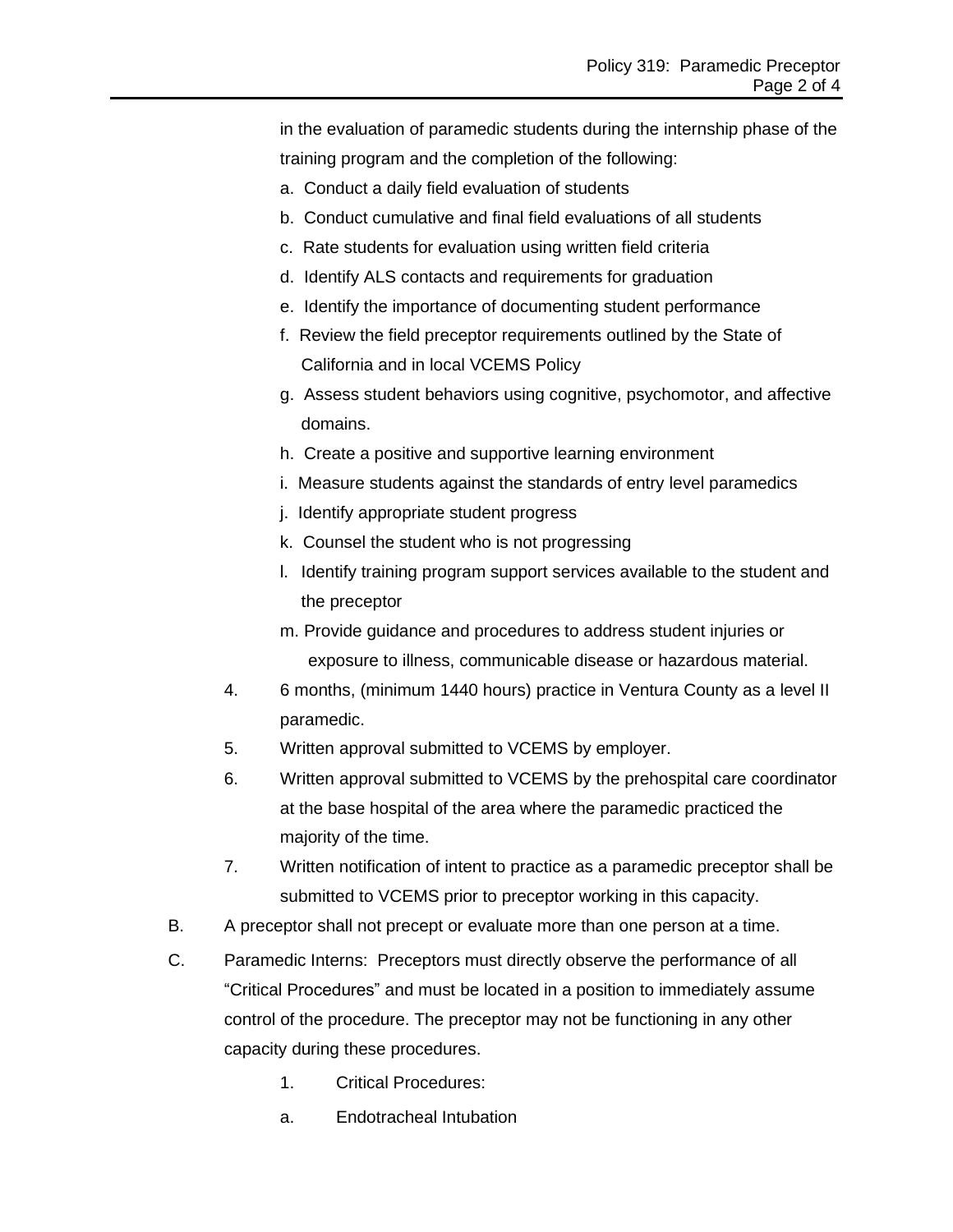- 1) Paramedic Intern shall be limited to one attempt in difficult intubations (e.g., morbidly obese patients, neck or facial trauma, active vomiting, massive oropharyngeal bleeding). The intern will not make a second attempt.
- b. Needle Thoracostomy
- c. Intraosseous needle insertion
- d. Childbirth
- e. Medication Administration
- f. PVAD
- g. Intravenous Access when patient requires immediate administration of fluids and/or medication(s).
- D. Each preceptor will be evaluated by their intern or candidate at the end of their training period. This evaluation will be forwarded to the preceptor's employer